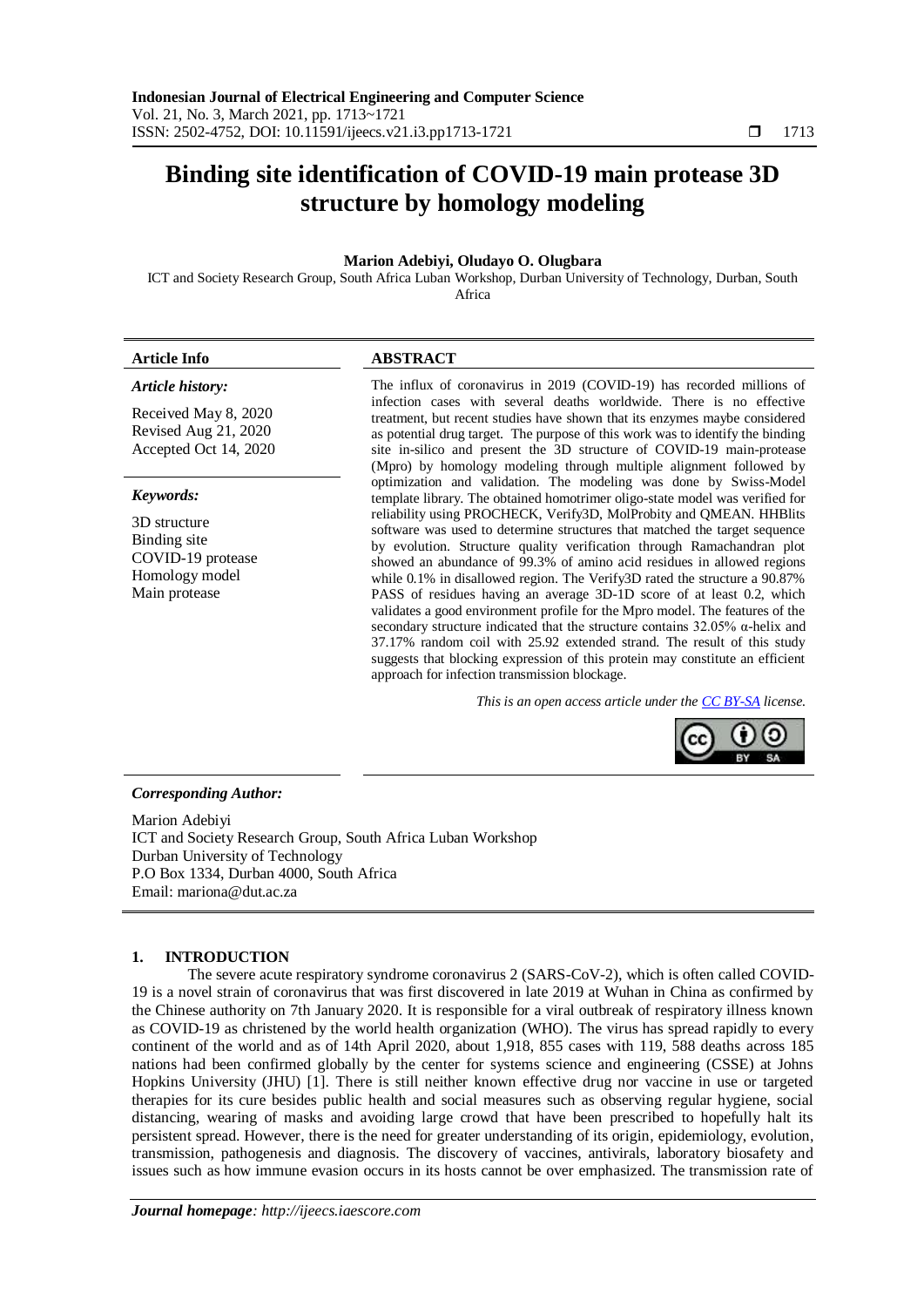the virus is in exponential proportion hourly while death rate is fizzy and alarming [2]. More transmissions and symptoms are revealed daily as the virus evolves with depth of unexplainable mutation. Research scientists have clearly situated that successful diagnosis, treatment and prevention of COVID-19 are highly dependent on a deep understanding of the role of complex structures of glycosylation [3]. Moreover, isolation of protease binding site in this viroid can be the breaking point for understanding and blocking mutations responsible for fast and easy transmission of the immunity of hosts. A binding site is a region on a protein, deoxyribonucleic acid (DNA) or ribonucleic acid (RNA) to which other specific molecules and ions bind and it exhibits chemical specificity and affinity. Specificity is a measure of the types of ligand that will bind while affinity is a measure of the strength of a chemical bond [4]. Hence, an understanding of the complex structures of COVID-19 enzymes, proteases and exhuming their active site can give a useful insight to the mechanisms deployed for brisk cross-species, host-to-host transmission and more interestingly an understanding of the coverage area of amino acids involved in cavity building. This would help to establish the active sites of such proteins that may assist in speedy vaccine discovery and drug development.

The only public domain of experimentally generated atom file from this specific coronavirus at present is the COVID-19 coronavirus 3CL hydrolase (Mpro), which is also known as COVID-19 main protease (Mpro) with evidence of experimental analysis [5]. The first 3D structures were an outcome of coronavirus related outbreak of 2003 that has culminated into the existence of over 200 SARS protein database (PDB) experimental structures [6]. These related proteins make conservation of vital structural information that may further the understanding of the current strain of coronavirus. This may lead to new treatment, discovery of vaccines and drug development that could facilitate the containment of the virus outbreak. However, coronavirus 3CL hydrolase (Mpro) enzyme is essential for proteolytic maturation of the virus. Investigating this protein may expose a promising target for small molecule drug discovery that is capable of inhibiting cleavage of the viral polyprotein and prevent the spread of its infection [7]. Evolutionarily, features of the enzymes are preserved [8-10], and a comprehensive analysis of such features can help gain a deeper understanding of the protein functions and its roles. The analysis of unknown atomic resolution model of SARS-CoV-2 viral protein (target protein) from its amino acid sequence and 3D structure of a related homologous protein (template protein) are presented. A comparative model is highly dependent on identifying at least one known protein structure that may resemble the structure of a query sequence (target protein), which will then produce an alignment that maps the residues in the query sequence to residues in the template sequence. Research has shown that three dimensional (3D) protein structure is more conserved than protein sequences by evolution among homologues. However, sequences below the range of 20% sequence identity usually possess structures that are highly different [11]. Homologous proteins that occur naturally contain similar structures just as related proteins contain similar sequences [8]. Since 3D structures of proteins in a family are jealously preserved than their sequences [9], protein structures are more conserved than DNA sequences. Detectable levels of sequence similarity usually imply significant structural similarity [10]. Sequence alignment and template structure are then deployed to produce a structural model of the target.

The first important contribution of this study to the existing literature is the novel identification of the binding site of COVID-19 main protease and surface cavity of binding pocket of the virus using various simulation and analysis methods in the field of bioinformatics for possible target discovery. The other essential contribution is the presentation of 3D structure of COVID-19 main protease. Since the influx of the virus, many studies have been carryout in different domains, but a lot is not known about its protease yet, which presents an apparent chasm in the literature that this study is making a distinctive contribution.

#### **2. MATERIALS AND METHODS**

Materials for this study include Uniprot database, Swiss-Model template library, basic local alignment search tool (BLAST), HHBlits and protein database (PDB), which were used to build Mpro tertiary structure. ProMod3 3.0.0 program on Swiss-Model workspace, MolProbity program, PROCHECK tool, Ramachandran plot, Verify3D, and QMEAN were exploited for validating the reliability of the COVID-19 structural model.

A self-optimized prediction method with alignment (SOPMA) was applied to compute the features of the secondary structure while DeepSite algorithm was used to elucidate the binding site area. In-silico procedure for 3D-model generation began with downloading Mpro (target) sequence from Uniprot database with ID P15423. This was followed by selection of template, extraction of template structure on PDB database and entry ID 6u7h.1.A was completed in a template alignment with target sequence. Model building involving a tertiary structure, optimization and validation of the generated structure was implemented in the homology modeling procedure. The PDB file of target protein COVID-19 Mpro was downloaded [5]. The visual molecular dynamics (VDM) visualization program was used to view the secondary features of the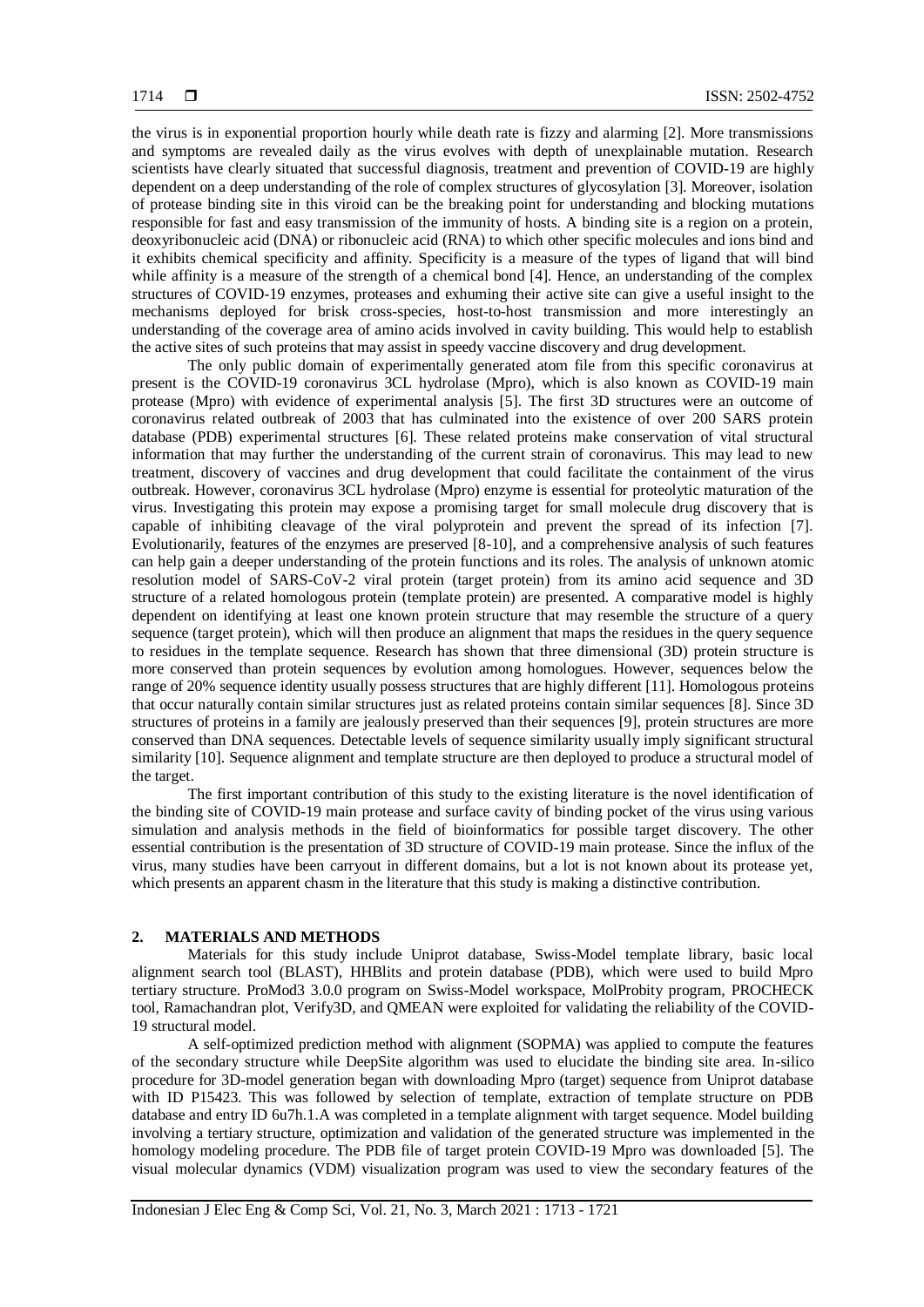protein [12]. FASTA format of the Mpro sequence with accession ID P15423 was exhumed from the famous UNIversal PROTein (UniProt) database [13, 14]. The Swiss-Model template library (SMTL) version 2020- 03-25 with PDB release 2020-03-20 [15] was extensively screened using the BLAST server for related structures that matched the target sequence. The ProMod3 3.0.0 program [16] was used to model the COVID-19 Mpro as a PDB file described in homology modeling methods. The Swiss-Model workspace [17- 20] produced the 3D-structure of the target protein.

The MolProbity program [21] was used to evaluate the reliability of 3D atomic models of COVID-19 Mpro. The program checks for validity of all experimental measurements of the molecular atoms, consistency of the atomic model when compared to the experimental data and consistency of the model with known physical and chemical properties. PROCHECK [22] was deployed to verify the steriochemical quality of the models and selected the best model. The verify3D structure evaluation server [23, 24] and QMEAN [25, 26] were employed for 3D profiling of the residue. SOPMA [27, 28] was used to analyze the secondary structure evolution. The identification of active site was accomplished using the DeepSite, which is a stateof-the-art machine learning algorithm based on deep convolution neural network method that uses a volumetric overlap and a distance approach for determining the ligand binding site in a protein [29].

# **3. RESULTS AND DISCUSSION**

The structure of COVID-19 Mpro was constructed with the template sequence of chain A as shown in Figure 1. The selected template is an experimentally generated electron microscopy structure of spike glycoprotein HCoV-229E (PDB ID: 6u7h.1.A) [30-32].



Figure 1. COVID-19 Mpro amino acid sequence (target sequence)

The homology modeling of 3D structure of COVID-19 Mpro was completed as shown in Figure 2 with PDB template and Uniprot target sequence. The structure is based on linear combination of the target template alignment coverage of 99.10% sequence identity, 0.95 coverage with homotrimer oligo-state 3.1A resolution and sequence similarity of 0.60.

The position specific iterated (psi) against pattern heat initiated (phi) distribution values of nonglycine and non-proline residues on Ramachandran plot [33] are shown in Figure 3 and Table 1. During the BLAST search, one hundred and seventeen (117) template matches were established. The quality feature of a template was predicted for the templates identified by BLAST as obtained from the target template alignment. The template with the highest quality feature of HCoV-229E belonging to the human coronavirus S-protein family was selected for model building. This family is known to mediate receptor binding, fusion of viral and host cell membrane, but maintaining the functions of the S-protein is yet undiscovered [30]. The availability of 229E S-protein electron cryomycroscopy structure of in-silico 3D structure prediction may

*Binding Site identification of COVID-19 main protease 3D structure by homology… (Marion Adebiyi)*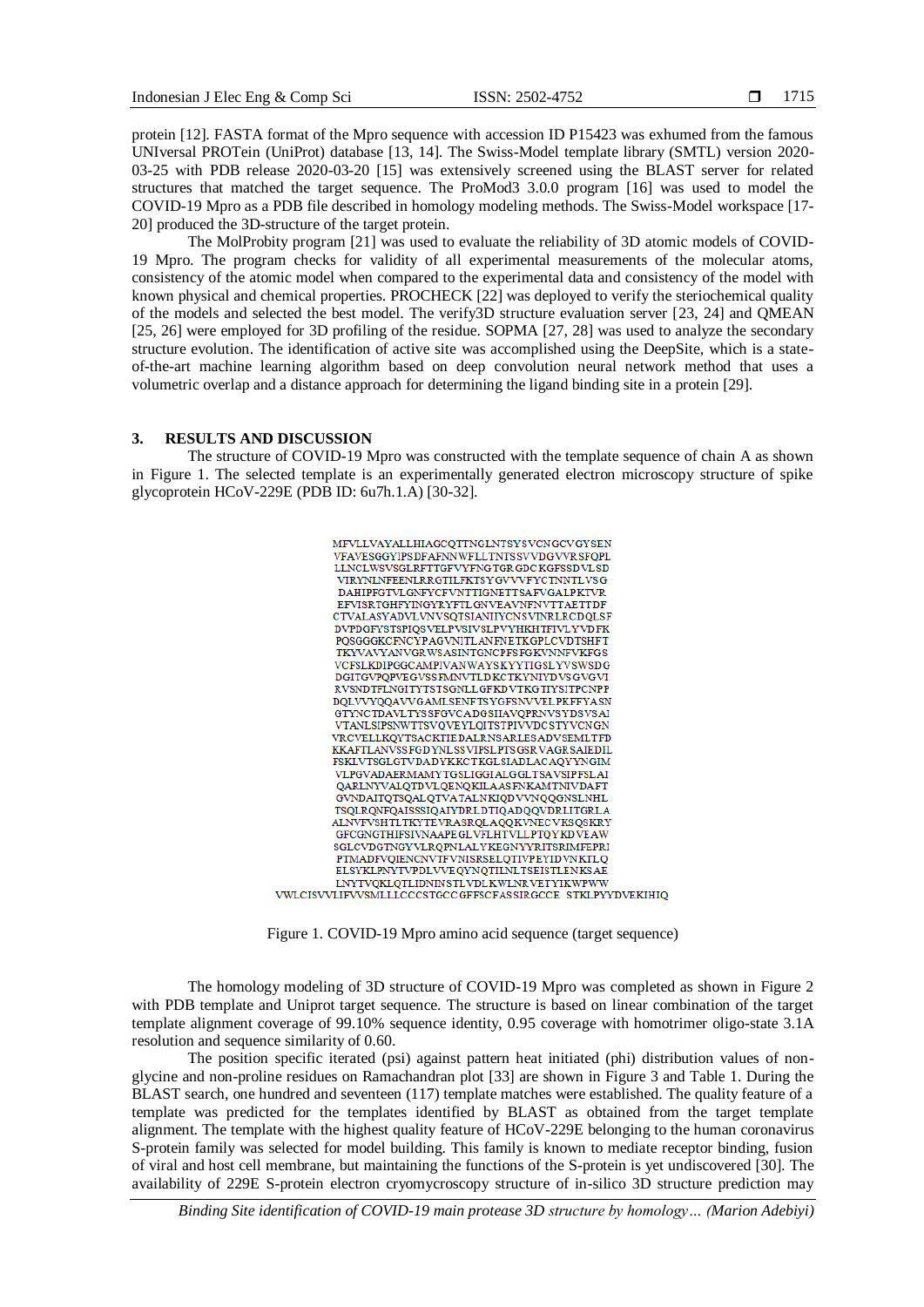provide a broader intuition into immune evasion, cross-species and host-to-host transmission of COVID-19. The Ramachandran plot of the model depicts 90.3% amino acid deposit in the favorable region and 0.1% amino acid deposit in the disallowed region with a total residue deposit of 99.9% in favored and allowed regions. However, classification of residues is based on quadrangular regions in the Ramachandran plot analysis. The red area in the graph indicates the most allowed regions while yellow region shows the allowed regions. The triangular signs represent glycine while squares represent other residues as shown in Figure 3 and Table 1. PROCHECK analysis provides an evidence that all residues fell within the expected limits of the Ramachandran plot and is appraised a good model.



Figure 2. The 3D model of COVID-19 Mpro by comparative modeling

Figure 3. Ramachandran plot of COVID-19 Mpro

The Verify3D ascertains whether the 3D atomic model is compatible with its own amino acid sequence (1D) by assigning a structural class based on its location and environment (alpha, beta, loop, polar, nonpolar) and comparing the results to good structures. Figure 4 verifies the compatibility level of the COVID-19 model [26, 34]. The Verify3D graph shown in Figure 4 rated the model a PASS grade corresponding to the acceptable environment of the model. Moreover, a rating of the model with 90.87% of a residue above the required average was obtained, meaning that at least 80% of the amino acids have scored at least 0.2 in the 3D/1D profile [35].

| Table 1. Ramachandra plot statistics of COVID-19 Mpro       |                |                |  |
|-------------------------------------------------------------|----------------|----------------|--|
| <b>Statistics</b>                                           | Residue Number | Percentage (%) |  |
| Residues in the most favored regions [A, B, L]              | 2411           | 90.3           |  |
| Residues in the additional allowed regions $[a, b, l, p]$   | 237            | 8.9            |  |
| Residues in the generously allowed regions [-a, -b, -l, -p] | 20             | 0.7            |  |
| Residues in the disallowed regions                          | 2              | 0.1            |  |
| Number of non-glycine and non-proline residues              | 2670           | 100.0          |  |
| Number of end-residues (excl. Gly and Pro)                  | 6              |                |  |
| Number of glycine residues (shown in triangles)             | 216            |                |  |
| Number of proline residues                                  | 99             |                |  |
| Total number of residues                                    | 2991           |                |  |

Table 1. Ramachandra plot statistics of COVID-19 Mpro

The global model quality estimate (GMQE) of the target sequence model was evaluated using the QMEAN4 based on four structural descriptors and results are presented in Figure 5 and Table 2. The GMQE metric considers reliability scores ranging from 0 to 1 for the predicted model [25] with COVID-19 Mpro model recording a raw score of 0.80. Good models are usually situated within the dark zone. The QMEAN scoring function estimates the GMQE of the model on the basis of a linear combination of four structural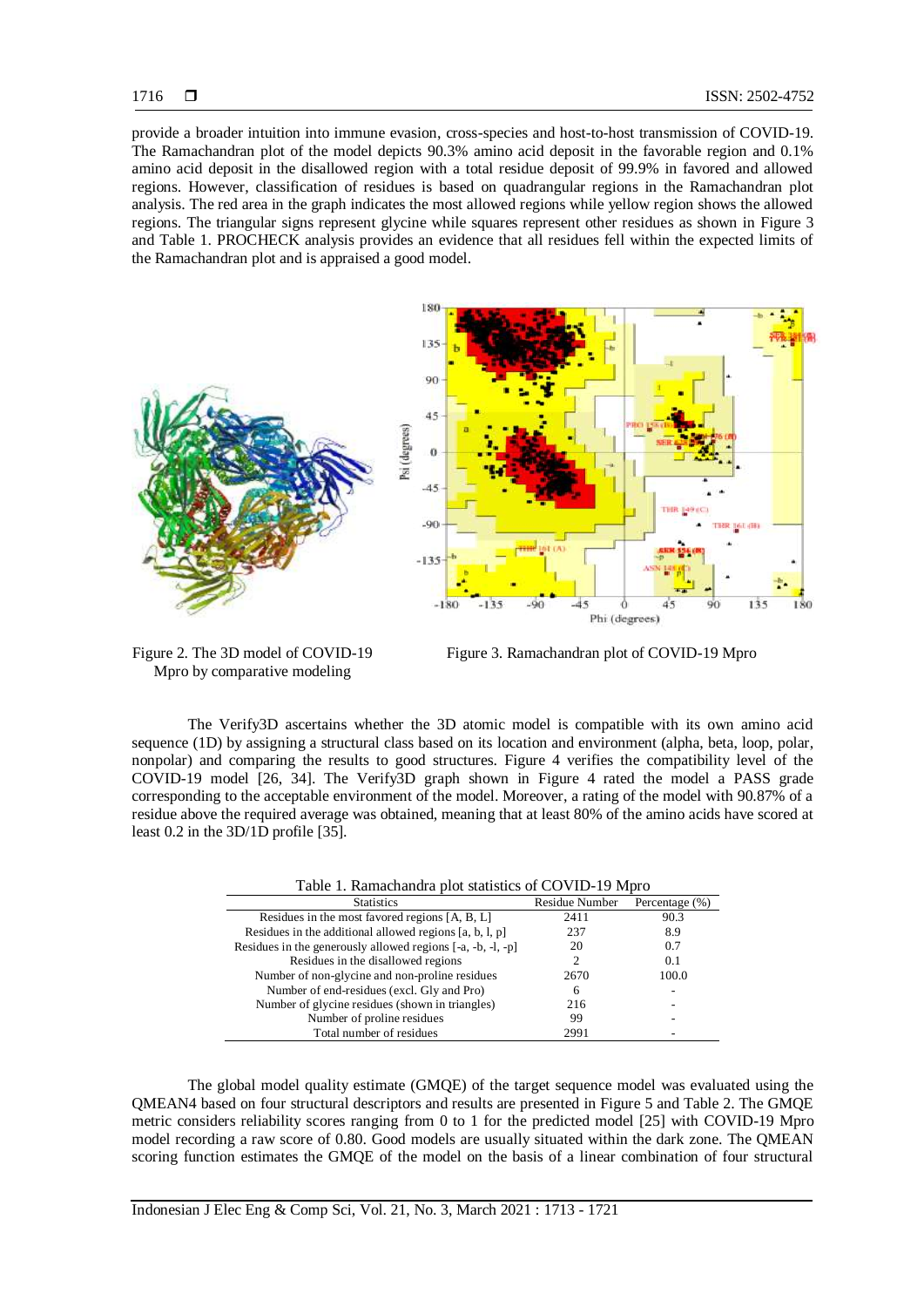descriptors, which are the statistical potentials of the mean force. The model is affirmed to be of a higher quality because the Z-scores of Cβ interaction energy, all atom pairwise energy, solvation and torsion are - 0.65 -0.84, -0.90 and -0.57 respectively as shown in Figure 5 and Table 2. The predicted global model reliability is ranging from 0 to 1 [34]. The COVID-19 Mpro has a possibility of being a better model with the global GMQE score of 0.80.



Figure 4. Verify3D graph of COVID-19 Mpro model

The local geometry is analyzed by a torsion angle potential over three consecutive amino acids. Two distance-dependent interaction potentials based on Cβ atoms and all atoms are used respectively to assess long-range interactions [34]. A solvation potential describes the burial status of the residues. Cheng et al. [36] reported two terms reflecting the agreement between the predicted and calculated secondary structure and solvent accessibility [37]. The QMEAN Z-score measures the features of the degree of nativeness observed in a structural model and shows the model is comparable to existing experimental structures [25]. The average Z-score for COVID-19 Mpro 3D-model is -1.01 according to the analysis as shown in Table 2 and Figure 6.

| <b>GMEAN</b> |              |          | $-1.01$ |
|--------------|--------------|----------|---------|
| CB           |              |          | $-0.65$ |
| All Atom     |              |          | $-0.84$ |
| solvation    |              |          | $-0.90$ |
| torsion      |              |          | $-0.57$ |
|              |              |          |         |
|              |              |          |         |
| Template     | Seg Identity | Coverage |         |

Figure 5. Global model quality estimate graph (with GMQE=0.80)

| ble 2. Global quality estimate (Z-score) of COVID- |         |  |
|----------------------------------------------------|---------|--|
| Scoring function terms                             | Z-score |  |
| <b>OMEAN</b> score                                 | $-1.01$ |  |
| $C\beta$ interaction energy                        | $-0.65$ |  |
| All-atom pairwise energy                           | $-0.84$ |  |
| Solvation energy                                   | $-0.90$ |  |
| Torsion angle energy                               | $-0.57$ |  |

Table 2. Global quality estimate (Z-score) of COVID-19 Mpro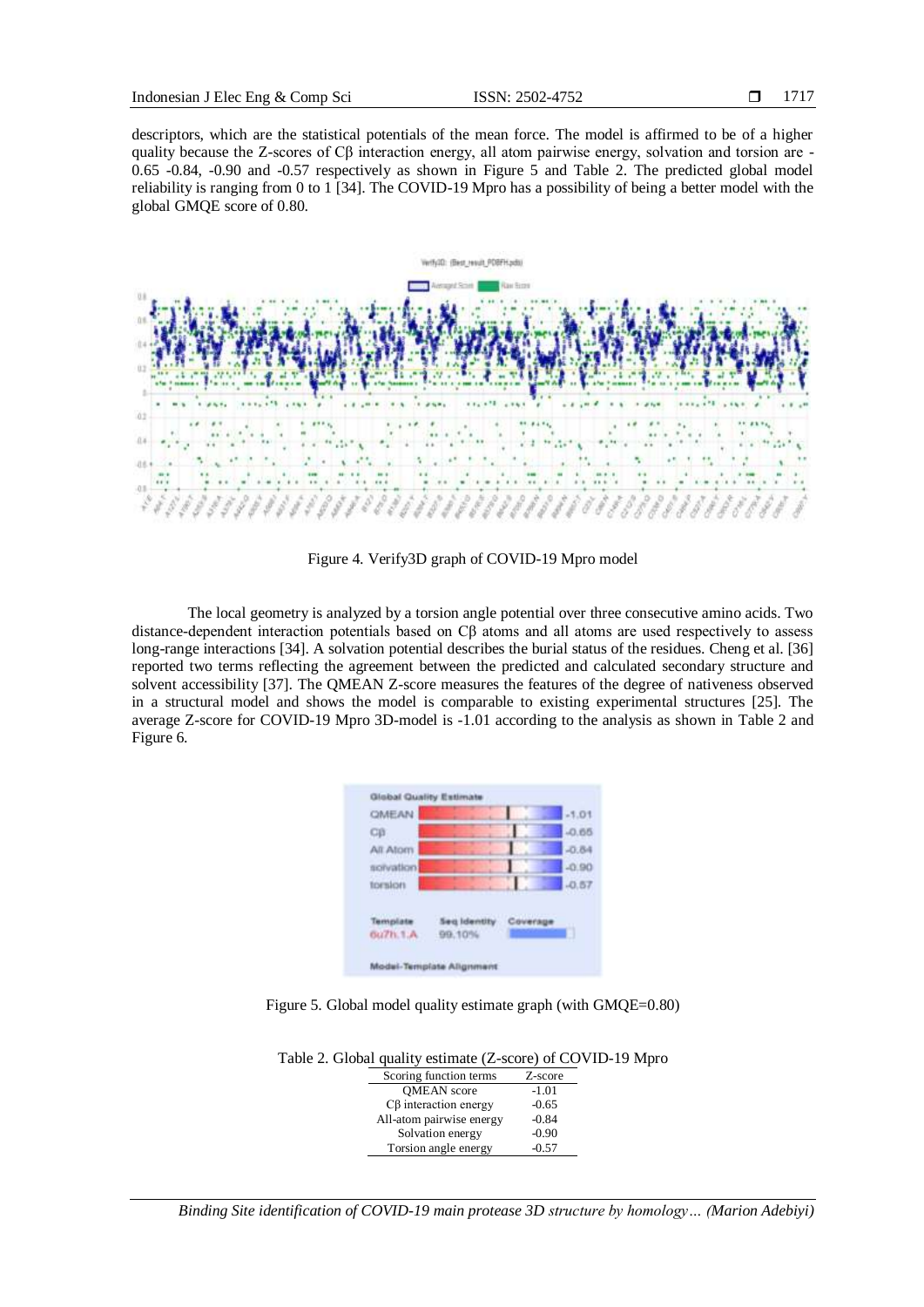Figure 6 presents the result of the average Z-score and the position of our generated target model is indicated by the red star, which is considered a good model because that position falls within the dark zone region with Z-score less than 1. Consensus prediction from analysis of multiple alignments of secondary structures is needed to determine if such amino acid lies within a helix strand or coil. Structural features predicted by improvement in protein secondary structural based on SOPMA [28, 38-40] are represented in Table 3. The enzyme was modeled with the standard conventions of the tool with an evidence that α-helix, βsheets and loops are components of enzyme. The homology modeling algorithm has proved to be a vigorous bioinformatics modeling tool. The  $\alpha$ -helix dominated 32.05% amongst the secondary structure elements quantified, followed random coils of 37.17% while β-sheets (turns) dominated 4.86% of the secondary element quantification as represented on Table 3.



Figure 6. Absolute quality estimation graph for COVID-19 Mpro model

| Secondary structure    | Element quantity | Percentage (%) |
|------------------------|------------------|----------------|
| Alpha helix            | 376              | 32.05          |
| $3_{10}$ helix         | 0                | 0.00           |
| $P_i$ helix            | 0                | 0.00           |
| Beta helix             | $\left( \right)$ | 0.00           |
| <b>Extended strand</b> | 304              | 25.92          |
| Beta turn              | 57               | 4.86           |
| Bend region            | 0                | 0.00           |
| Random coil            | 436              | 37.17          |
| Ambiguous state        | 0                | 0.00           |
| Other states           |                  | 0.00           |

Table 3. Computed secondary structure elements of COVID-19 Mpro

ProMod-3 3.0.0 server models the coordinates of enzyme. These are conserved areas between the target and the template, which are then copied from the template to the model. Fragment library was used in modeling insertion and deletion operations. Furthermore, side chains are rebuilt while force field is used in regularizing the geometry of the built model [16]. Default parameters used in this prediction are window width of 17, similarity threshold of 8 and number of state is 4 (Figure 7).

This study reports a suitable binding site of the experimental protein along with the centroid and predicts the binding pocket involved in the active site formation as shown in Figure 8 [29]. The highest percentage commanded by the coiled regions is interpreted to be the high level of conservation and stability of the modeled structure [41]. The 3D image is distinguished by its grid of  $1 \times 1 \times 1$  Å3 buffer to account for pockets located to the protein edges sized voxels. This is a collection of atomic-based pharmacophoric effects defined for each voxel and a voxel tenancy is dependent on the atoms in the protein, their volume and seven other atom properties known as channels. The DeepSite server calculated the occupancy for each property of each voxel of the 3D image of COVID-19 Mpro submitted as the maximum contribution of all atoms belonging to that channel at its center. The active site position of the building protein lies within the following scores and centroids: 0,0.9994552731513977 [171.4 - 143.6 - 133.6], 1,0.9972174167633057, [197.4 - 163.6 - 171.6] and 2,0.9986205101013184, [147.4 - 181.6 - 179.6]. This location is the gold colored area depicted in Figure 8.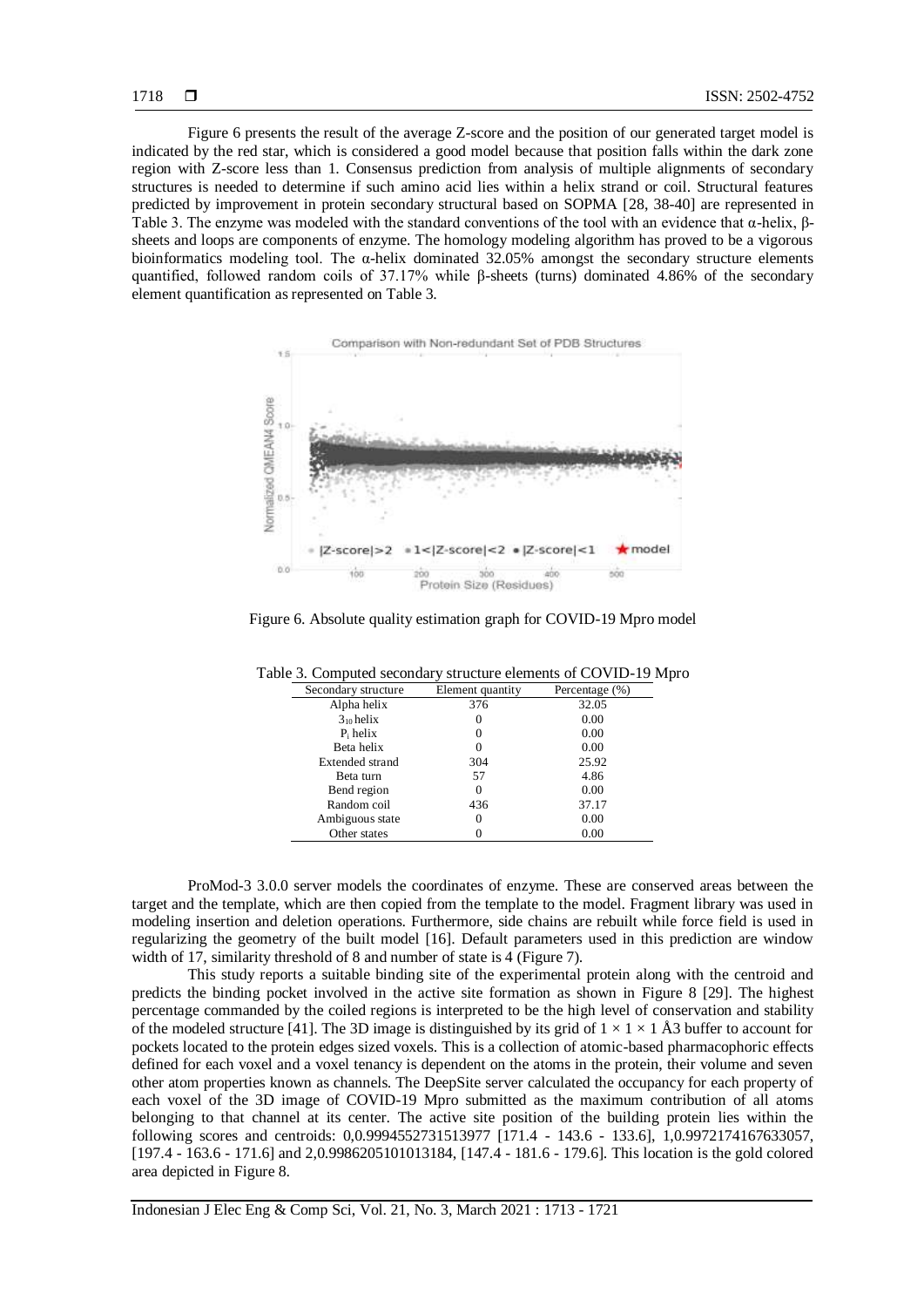

Figure 7. Secondary structure element distribution of COVID-19 Mpro



Figure 8. Cavity predictions by DeepSite represented by the gold-colored volume

The DeepSite takes as input the atomic properties and features (channels) of the sub-grids and generates binding site that captures local patterns in the structure as output of the grid, which makes the binding pocket prediction possible [29]. Consequently, this work gives the major coverage area and volume of amino acid involved in predicting the binding site and locations for local pattern in the structure of the grid for the characterization of binding pockets. The aromatic surface cavity of the binding pocket for the predicted binding site of COVID-19 Mpro is represented by the green colored area in Figure 9. Further experimental analysis of the protein will be necessary to get the drug design and discovery phase of this study ascertained.



Figure 9. Aromatic surface of the binding pocket of COVID-19 Mpro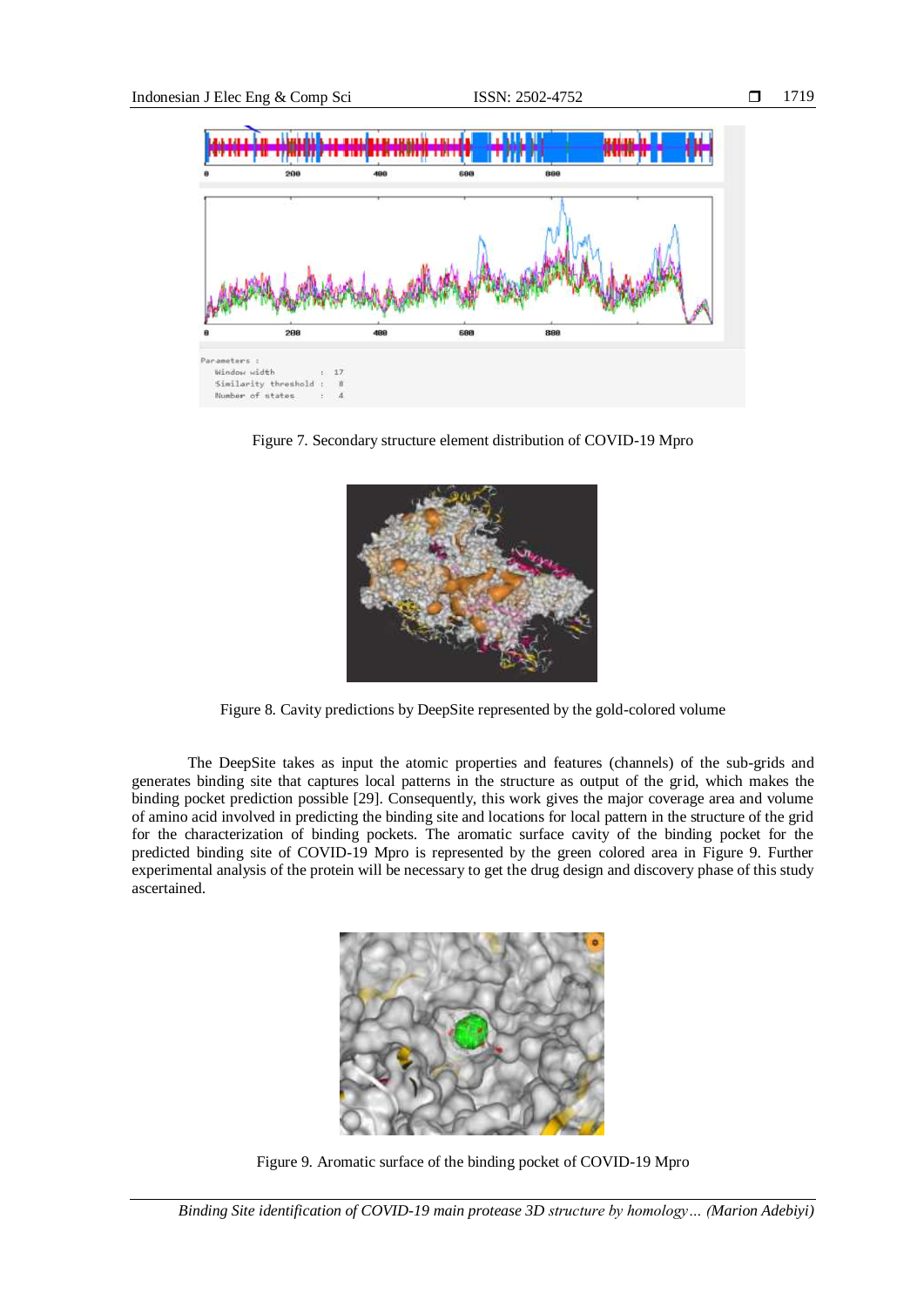# **4. CONCLUSION**

The purpose of this work was to identify the binding site in-silico and present a standard 3D structure of COVID-19 main protease (Mpro) by homology modeling. A targeted effort to support global response to combatting the SARS-2 COVID-19 pandemic has motivated the modeling of the main protease of the disease as reported in this paper. The structural analysis of COVID-19 Mpro was completed with application of diverse tools and software systems. The study findings have revealed that further characterization of COVID-19 Mpro will be most useful for an expedient drug design based intervention, regulation and control of the disease. Hence, our thought is that Mpro of COVID-19 may be considered a potential drug target. Nevertheless, more experimental analyses, verification and validation experiments will be required as a targeted drug or vaccine design against COVID-19 virus.

# **ACKNOWLEDGEMENTS**

The first author would like to appreciate the postgraduate research directorate of Durban University of Technology in South Africa for the postdoctoral fellowship award to conduct this study.

# **DATA AVAILABILITY**

For this study, COVID-19 Mpro (target) sequence was obtained from the universal protein knowledgebase (UniProtKB), while the X-ray crystallography based experimental structure and sequence of the template protein used in this research were extracted from the Protein database (PDB), a database of experimentally acquired structures and sequences.

#### **CONSENT**

All participants provided written informed consent to publish this study.

# **CONFLICTS OF INTEREST**

Authors declare that they have no conflicts of interest.

#### **REFERENCES**

- [1] E. Dong, H. Du, L. Gardner, "An interactive web-based dashboard to track COVID-19 in real time", *The Lancet Infectious Diseases*, vol 20, 2020. doi.org/10.1016/S1473-3099(20)30120-1.
- [2] L. Bender, "Key Messages and Actions for COVID-19 Prevention and Control in Schools", *WHO documents / Education UNICEF NYHQ*.
- [3] P. Kumar, Y. Wang, Z. Zhang, Z. Zhao, G. D. Cymes, E. Tajkhorshid, and C. Grosman, "Cryo-EM structures of a lipid-sensitive pentameric ligand-gated ion channel embedded in a phosphatidylcholine-only bilayers", *[Proceedings](https://www.pnas.org/content/117/3/1788)  [of the National Academy of Science USA](https://www.pnas.org/content/117/3/1788)*, vol 117, pp. 1788-1798, 2020.
- [4] M. Ullah et al., "A bioinformatics approach for homology modeling and binding site identification of triosephosphate isomerase from Plasmodium falciparum 3D7", *J Young Pharmacists*, vol. 4, pp. 261-266, 2012.
- [5] Z Jin et al., "Structure of Mpro from SARS-CoV-2 and discovery of its inhibitors", *10.2210/pdb6lu7/pdb*.
- [6] M. Adebiyi et al., "Computational prediction of corynebacterium matruchotii Protein's 3D structure reveals its capacity to bind to DNA domain site in the Malaria Vector, Anopheles", *International Journal of Engineering Research and Technology*, vol. 12, pp. 1935-940, 2019.
- [7] Z Jin, et al., "Structure of Mpro from SARS-CoV-2 and discovery of its inhibitors", *Nature*, vol. 582, pp. 289-293, 2020. doi.org/10.1038/s41586-020-2223-y.
- [8] S. Kaczanowski & P. Zielenkiewicz, "Why similar protein sequences encode similar three-dimensional structures?", *Theoretical Chemistry Accounts,* vol. 125, pp. 543-550, 2010.
- [9] C. Lee, "Testing homology modeling on mutant proteins: predicting structural and thermodynamic effects in the Ala98 → Val mutants of T4 lysozyme", *Folding Design*, vol. 1, pp. 1-12, 1995.
- [10] M. A. Marti-Renom, A. C. Stuart, A. Fiser, R. Sanchez, F. Melo, A. Sali, "Comparative protein structure modeling of genes and genomes", *Annu Rev Biophys Biomol Struct*, vol. 29, pp. 291-325, 2000.
- [11] C. Chothia & A. Lesk, "The relation between the divergence of sequence and structure in proteins", *The EMBO journal*, vol. 5, pp. 823-826, 1986.
- [12] S. Ciudad et al., "Aβ(1-42) tetramer and octamer structures reveal edge conductivity pores as a mechanism for membrane damage", *Nature Communications*, vol. 11, 2020.
- [13] T. Raabe, B. Schelle-Prinz, S. Siddell, "Nucleotide sequence of the gene encoding the spike glycoprotein of human coronavirus HCV 229E", *Journal of General Virology*, vol 71, pp. 1065-1073, 1990.
- [14] The UniProt Consortium, "UniProt: the universal protein knowledgebase", *Nucleic Acids Research*, vol. 45, pp. D158-D169, 2017. https://doi.org/10.1093/nar/gkw1099.